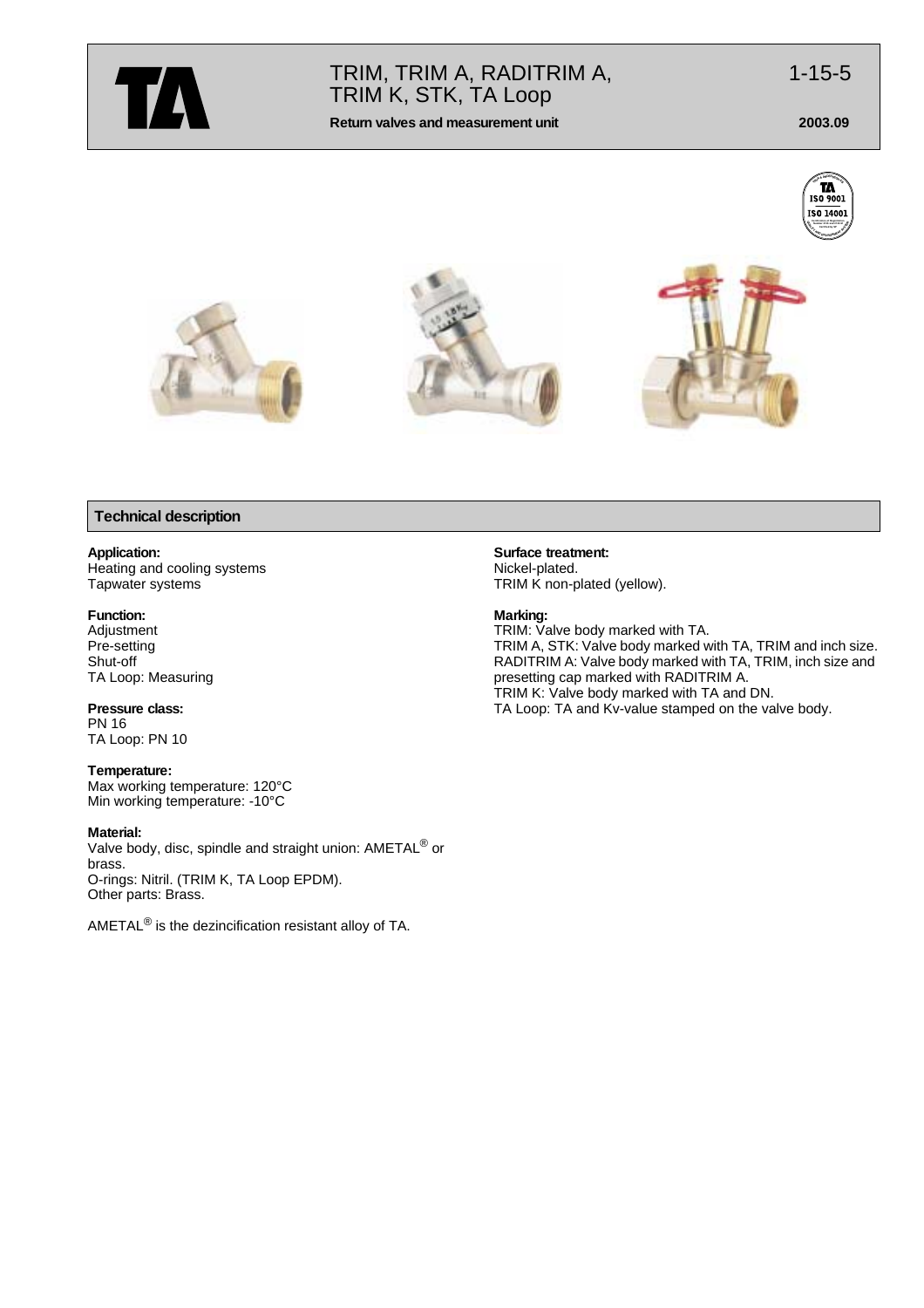# **TRIM**

# **Straight**

incl swivelling nut



| TA No      | DN | a       |    |    | <b>Kys</b> |
|------------|----|---------|----|----|------------|
| 50 696-122 | 10 | M22x1,5 | 52 | 40 | 0.9        |
|            |    |         |    |    |            |

 $Kvs = m<sup>3</sup>/h$  at a pressure drop of 1 bar and fully open valve.

# **TRIM A**

# **Straight**

excl radiator union



| TA No      | DN | a       |                  |    |    | <b>Kvs</b> |
|------------|----|---------|------------------|----|----|------------|
| 50 001-610 | 10 | M22x1,5 | G3/8             | 50 | 33 | 1.4        |
| 50 001-615 | 15 | M26x1,5 | G1/2             | 58 | 36 | 1.9        |
| 50 001-620 | 20 | M34x1,5 | G <sub>3/4</sub> | 73 | 45 | 4.5        |

TA No DN d D L H H1 Kvs 50 003-610 10 M22x1,5 G3/8 23 29 22 1.4 50 003-615 15 M26x1,5 G1/2 26 31 26 1.9

# **Angle**

excl radiator union



50 003-620

# **Straight**

incl radiator union



| TA No      | DN |      | D                | Da      |     | н  | <b>Kvs</b> |  |
|------------|----|------|------------------|---------|-----|----|------------|--|
|            |    |      |                  |         |     |    |            |  |
| 50 001-110 | 10 | R3/8 | G3/8             | M22x1,5 | 75  | 33 | 1.4        |  |
| 50 001-115 | 15 | R1/2 | G1/2             | M26x1,5 | 88  | 36 | 1.9        |  |
| 50 001-120 | 20 | R3/4 | G <sub>3/4</sub> | M34x1.5 | 107 | 45 | 4.5        |  |
|            |    |      |                  |         |     |    |            |  |

# **Angle**

incl radiator union



| TA No      | DΝ | d    |                  | Da      |    |    | H1 | <b>Kvs</b> |
|------------|----|------|------------------|---------|----|----|----|------------|
| 50 003-110 | 10 | R3/8 | G3/8             | M22x1.5 | 48 | 29 | 22 | 1.4        |
| 50 003-115 | 15 | R1/2 | G1/2             | M26x1.5 | 56 | 31 | 26 | 1.9        |
| 50 003-120 | 20 | R3/4 | G <sub>3/4</sub> | M34x1.5 | 65 | 36 | 31 | 4.5        |
|            |    |      |                  |         |    |    |    |            |

#### **Straight** female thread



| TA No      | DN |      |    |    | <b>Kvs</b> |
|------------|----|------|----|----|------------|
| 50 007-110 | 10 | G3/8 | 52 | 33 | 1.4        |
| 50 007-115 | 15 | G1/2 | 63 | 36 | 1.9        |
| 50 007-120 | 20 | G3/4 | 80 | 45 | 4.5        |

 $Kvs = m<sup>3</sup>/h$  at a pressure drop of 1 bar and fully open valve.

TRIM A can be connected to smooth pipes by means of the KOMBI compression coupling. (See catalogue leaflet KOMBI).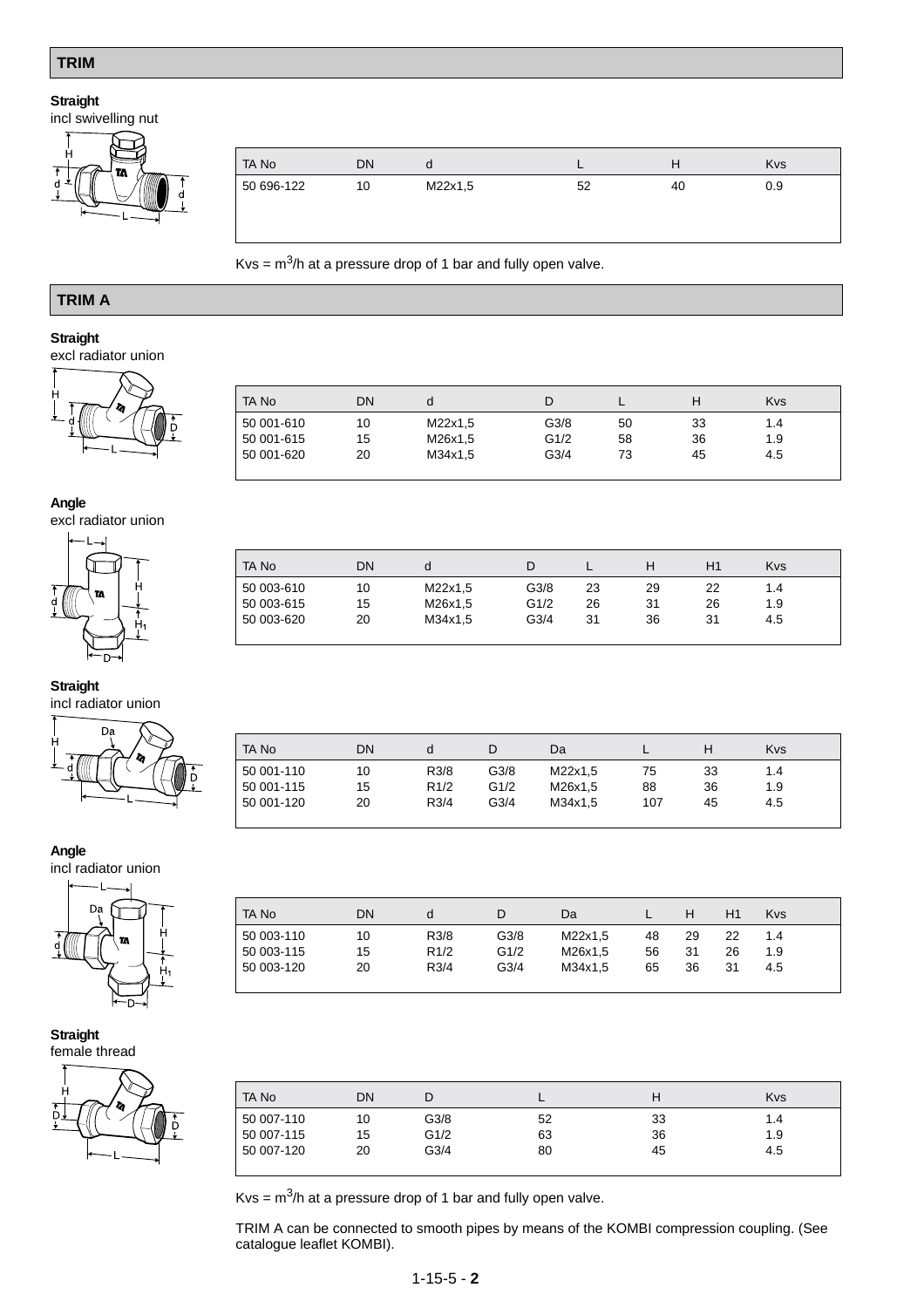# **RADITRIM A**

# **Straight**

excl radiator union



# TA No DN d D L H Kvs 50 004-610 10 M22x1,5 G3/8 50 33 0.6 50 004-615 15 M26x1,5 G1/2 58 36 0.9

TA No DN d D L H H1 Kvs 50 006-610 10 M22x1,5 G3/8 23 29 22 0.6 50 006-615 15 M26x1,5 G1/2 26 31 26 0.9

#### **Angle**

excl radiator union



#### **Straight**

incl radiator union



# **Angle**

incl radiator union



#### **Straight** female thread



| TA No |            | DN | d    |      | Da      |    |    | <b>Kys</b> |
|-------|------------|----|------|------|---------|----|----|------------|
|       | 50 004-110 | 10 | R3/8 | G3/8 | M22x1,5 | 75 | 33 | 0.6        |
|       | 50 004-115 | 15 | R1/2 | G1/2 | M26x1,5 | 88 | 36 | 0.9        |
|       |            |    |      |      |         |    |    |            |
|       |            |    |      |      |         |    |    |            |

| TA No      | DN | d    |      | Da      |    |    |    | <b>Kvs</b> |  |
|------------|----|------|------|---------|----|----|----|------------|--|
| 50 006-110 | 10 | R3/8 | G3/8 | M22x1,5 | 48 | 29 | 22 | 0.6        |  |
| 50 006-115 | 15 | R1/2 | G1/2 | M26x1.5 | 56 | 31 | 26 | 0.9        |  |
|            |    |      |      |         |    |    |    |            |  |
|            |    |      |      |         |    |    |    |            |  |

| TA No      | DN | L    |    | н  | <b>Kvs</b> |
|------------|----|------|----|----|------------|
| 50 007-610 | 10 | G3/8 | 52 | 33 | 0.6        |
| 50 007-615 | 15 | G1/2 | 63 | 36 | 0.9        |
|            |    |      |    |    |            |

Kvs =  $\text{m}^3$ /h at a pressure drop of 1 bar and fully open valve.

RADITRIM A can be connected to smooth pipes by means of the KOMBI compression coupling. (See catalogue leaflet KOMBI).

# **TRIM K**

TRIM K can also be used on heating systems up to a maximun of 120°C.



| TA No      | DN | a    |    | п  | H1 | Kvs |
|------------|----|------|----|----|----|-----|
| 50 032-020 | 20 | G3/4 | 60 | 58 | 45 |     |
| 50 032-025 | 25 | G1   | 65 | 62 | 45 | 6   |

Kvs =  $\text{m}^3$ /h at a pressure drop of 1 bar and fully open valve.

TRIM K can be connected to STADA coupling. (See catalogue leaflet STS, STAM, STA, ...).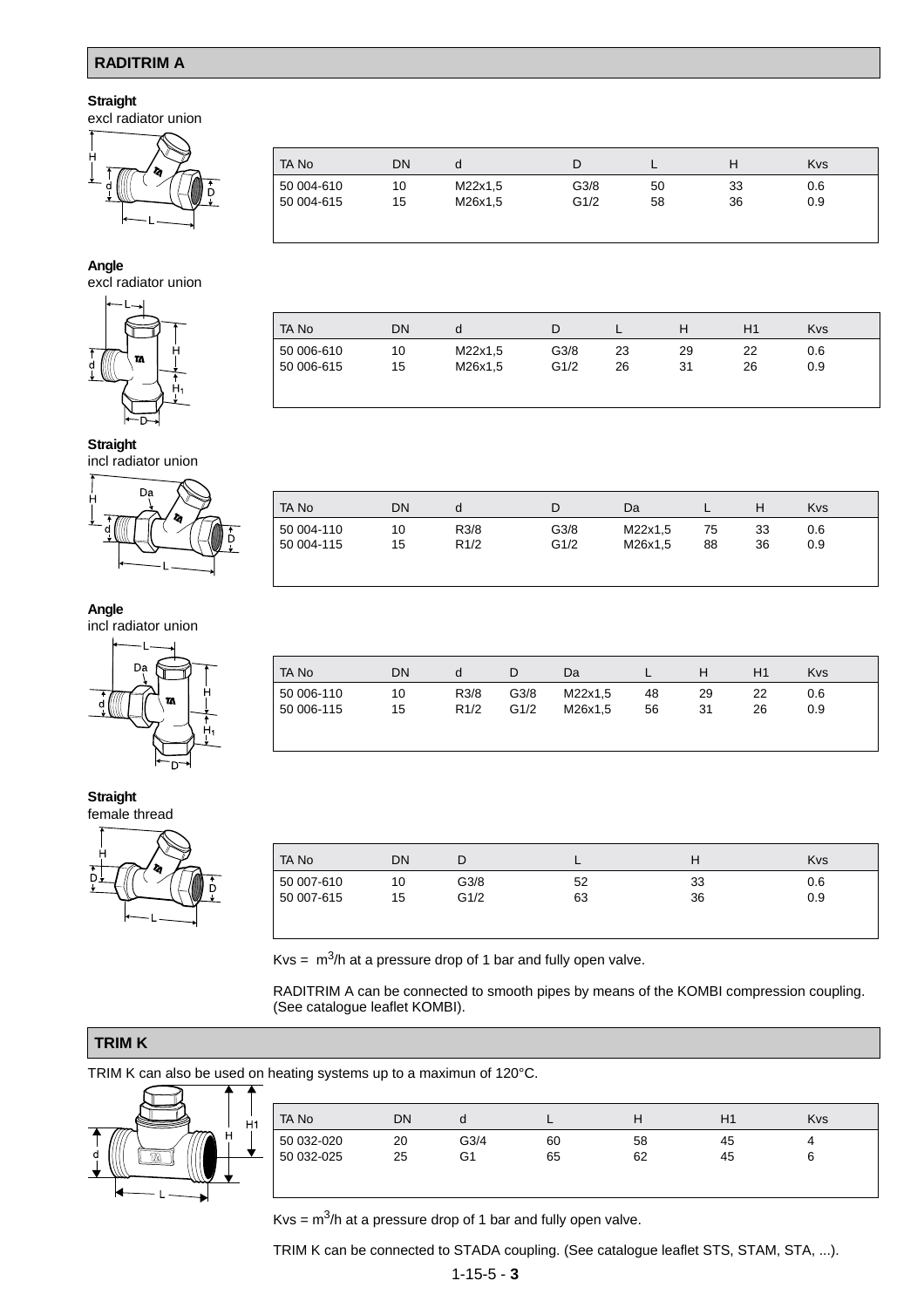# **STK For key adjustment**

# **Straight**

female thread



| TA No      | DN | D    |    |    | <b>Kvs</b> |
|------------|----|------|----|----|------------|
| 50 007-715 | 15 | G1/2 | 63 | 55 | 1.8        |
| 50 007-720 | 20 | G3/4 | 80 | 69 | 4.5        |
|            |    |      |    |    |            |
|            |    |      |    |    |            |

 $Kvs = m<sup>3</sup>/h$  at a pressure drop of 1 bar and fully open valve.

STK can be connected to smooth pipes by means of the KOMBI compression coupling. (See catalogue leaflet KOMBI).

# **TA Loop**

# **Measurement unit**

straight incl swivelling nut



| TA No      | DN | d       |    | н  | Flow range* I/h | <b>Kvs</b> |
|------------|----|---------|----|----|-----------------|------------|
| 50 690-022 | 10 | M22x1.5 | 52 | 50 | 30-70           | 0.23       |
| 50 690-122 | 10 | M22x1.5 | 52 | 50 | 60-150          | 0.47       |
| 50 691-122 | 10 | M22x1,5 | 52 | 50 | 120-310         | 0.98       |
| 50 693-122 | 10 | M22x1.5 | 52 | 50 | 290-750         | 2.36       |
|            |    |         |    |    |                 |            |

#### **Adapter**

incl swivelling nut



| <b>TANO</b> |         |    |
|-------------|---------|----|
| 50 694-122  | M22x1,5 | 52 |

\*) Flow range for ∆p 1,5-10 kPa.

 $Kvs = m<sup>3</sup>/h$  at a pressure drop of 1 bar and fully open valve.

TA Loop can be connected to compression coupling FPL M22x1,5 (see catalogue leaflet FPL)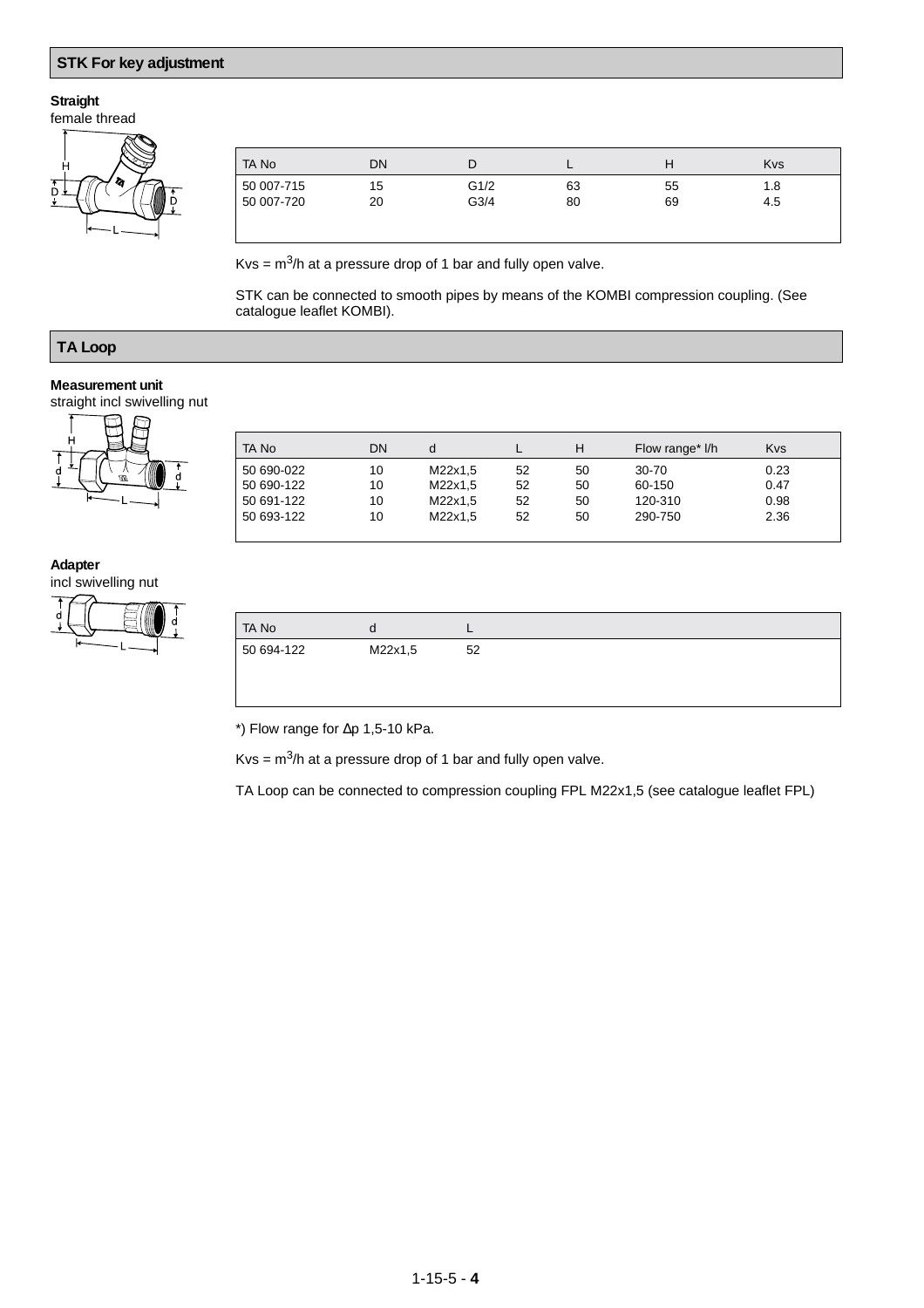# **Setting**

#### **Shut-off/Presetting:**

TRIM, TRIM A, TRIM K, STK: One valve disc for shut-off/presetting. RADITRIM A: Two valve discs, one for shut-off and one for presetting.

#### **Presetting TRIM A**

Preset the valve by removing the cover and using an Allen key to close the valve completely. Then open the valve by the number of turns as shown in the diagram below to give the required setting: finish by replacing the cover. **Note:** If the valve is subsequently closed, the pre-setting will be lost, and the valve must be preset again.

#### **Presetting RADITRIM A**

Preset the valve by removing the cover and using an Allen key to close the presetting spindle completely. Then open the presetting spindle (inner cone, allen key 3 mm) by the number of turns as shown in the diagram to give the required setting. Check that the shut-off spindle (outer cone, allen key 4 mm) is fully open, and then finish by replacing the cover. **Note:** If the valve is subsequently closed, the pre-setting will not be lost.

#### **Presetting STK**

Preset the valve using the special key for the purpose (part no. 52 187-003). Set the arrow on the key to the required Kv value on the scale ring.

Remove the key: an arrow on the valve spindle shows the Kv setting.

#### **Size of allen key:**

TRIM, TRIM A: DN 10/15 4 mm DN 20 6 mm RADITRIM A: Outer cone 4 mm Inner cone 3 mm STK: separate key TRIM K: 6 mm

# **Diagram TRIM**



| Number of turns | Kv   |
|-----------------|------|
| 0,5             | 0.08 |
| 1               | 0,13 |
| 1,5             | 0,18 |
| 2               | 0,21 |
| 2,5             | 0,35 |
| 3               | 0,6  |
| 3,5             | 0,72 |
| 4               | 0,85 |
| *\              | 0,9  |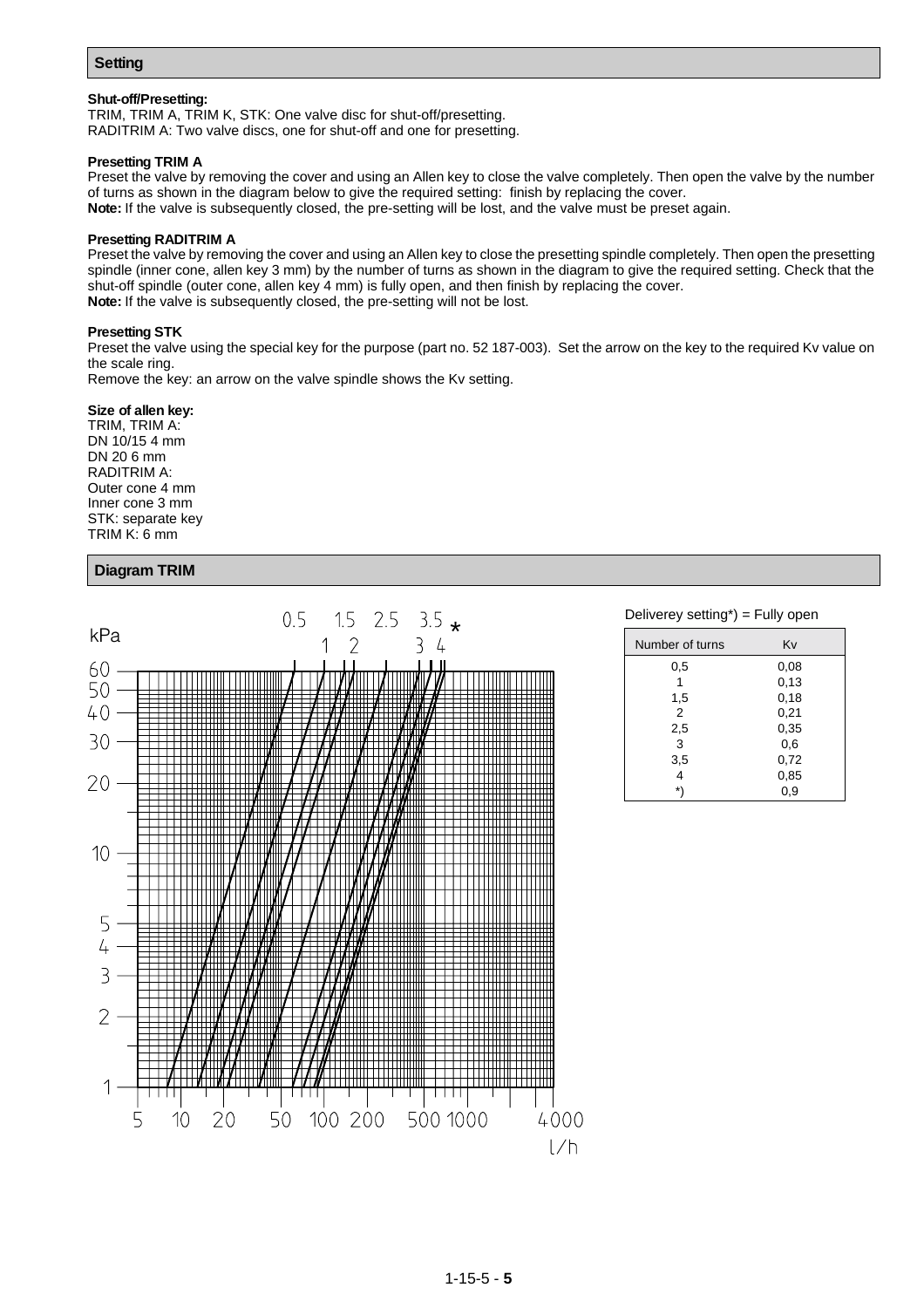# **Diagram TRIM A DN 10**



#### Delivery Setting\*) = Fully open

| Number of turns | Kv   |
|-----------------|------|
| 0.25            | 0.03 |
| 0.5             | 0.06 |
| 0.75            | 0.08 |
| 1               | 0.1  |
| 1.5             | 0.14 |
| 2               | 0.19 |
| 2.5             | 0.28 |
| 3               | 0.55 |
| 3.5             | 0.85 |
| 4               | 1.05 |
| 4.5             | 1.25 |
| *)              | 1.4  |
|                 |      |

# **Diagram TRIM A DN 15**



# Delivery Setting\*) = Fully open

| Number of turns | Kv   |
|-----------------|------|
| 0.25            | 0.06 |
| 0.5             | 0.09 |
| 0.75            | 0.13 |
|                 | 0.17 |
| 1.5             | 0.24 |
| 2               | 0.33 |
| 2.5             | 0.53 |
| 3               | 0.85 |
| 3.5             | 1.13 |
| 4               | 1.4  |
| 4.5             | 1.6  |
|                 | 1.9  |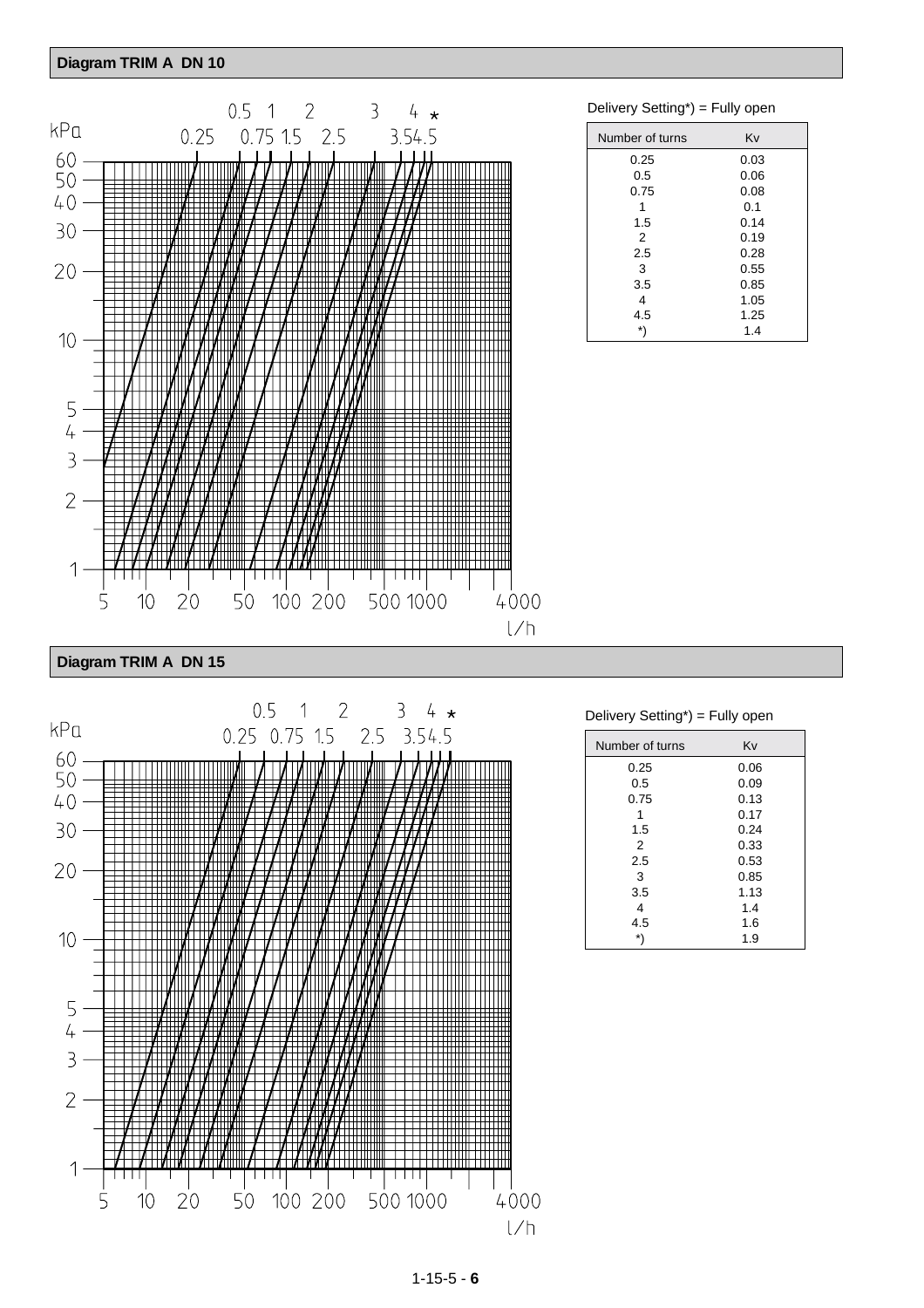# **Diagram TRIM A DN 20**



Delivery Setting\*) = Fully open

| Number of turns | Κv   |
|-----------------|------|
| 0.25            | 0.17 |
| 0.5             | 0.23 |
| 0.75            | 0.33 |
| 1               | 0.4  |
| 1.5             | 0.53 |
| 2               | 0.85 |
| 2.5             | 1.4  |
| 3               | 2.0  |
| 3.5             | 2.8  |
| 4               | 3.2  |
| 4.5             | 3.9  |
| *)              | 4.5  |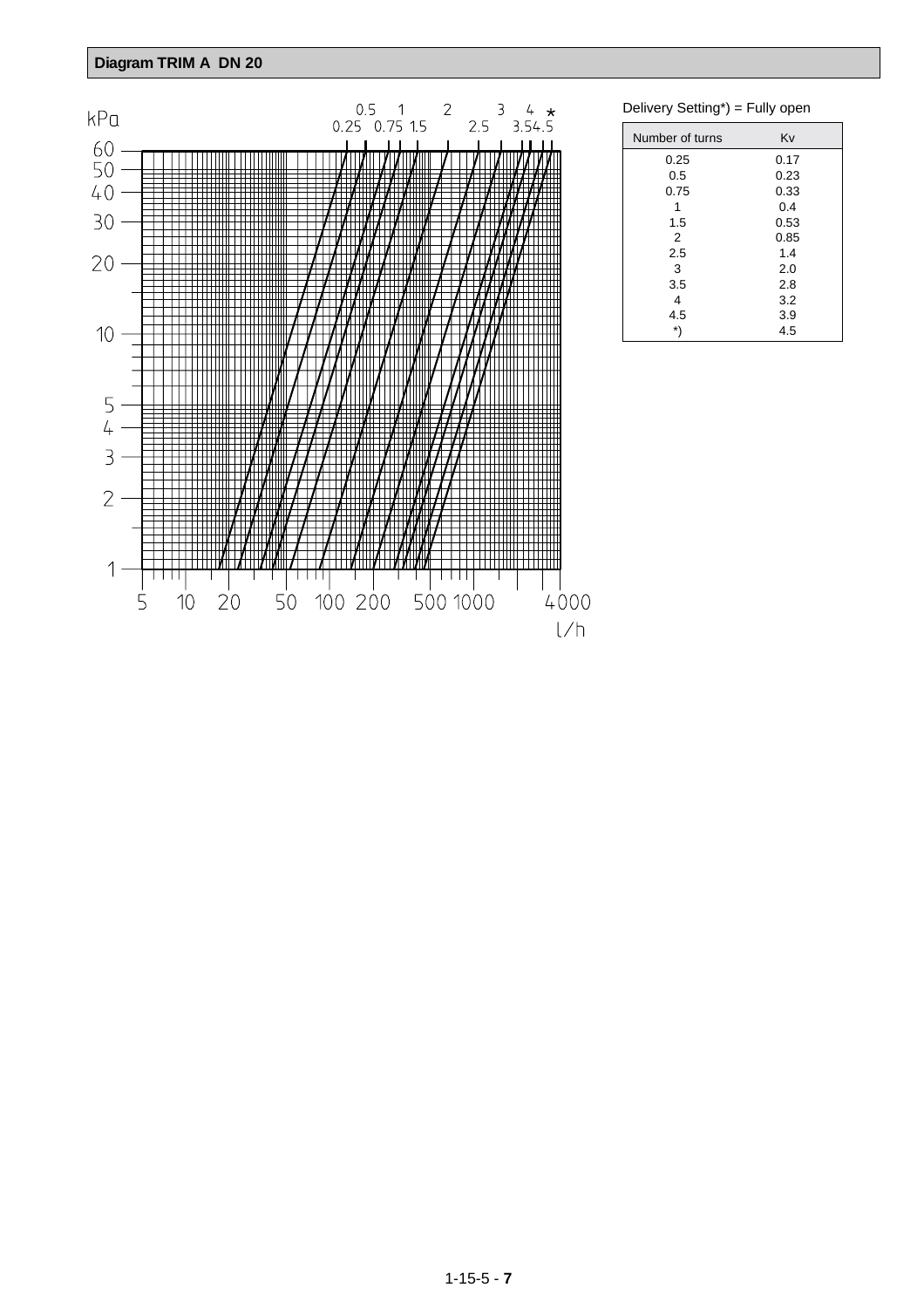# **Diagram RADITRIM A DN 10**



# Delivery Setting\*) = Fully open

| Kv    |
|-------|
| 0.035 |
| 0.065 |
| 0.1   |
| 0.165 |
| 0.23  |
| 0.3   |
| 0.37  |
| 0.44  |
| 0.5   |
| 0.6   |
|       |

| Diagram RADITRIM A DN 15 |  |  |
|--------------------------|--|--|
|--------------------------|--|--|



# Delivery Setting \*) = Fully open

| Number of turns | Kv    |
|-----------------|-------|
| 0.5             | 0.035 |
| 0.75            | 0.07  |
|                 | 0.105 |
| 1.25            | 0.165 |
| 1.5             | 0.25  |
| 1.75            | 0.33  |
| 2               | 0.44  |
| 2.25            | 0.55  |
| 2.5             | 0.78  |
| *)              | 0.9   |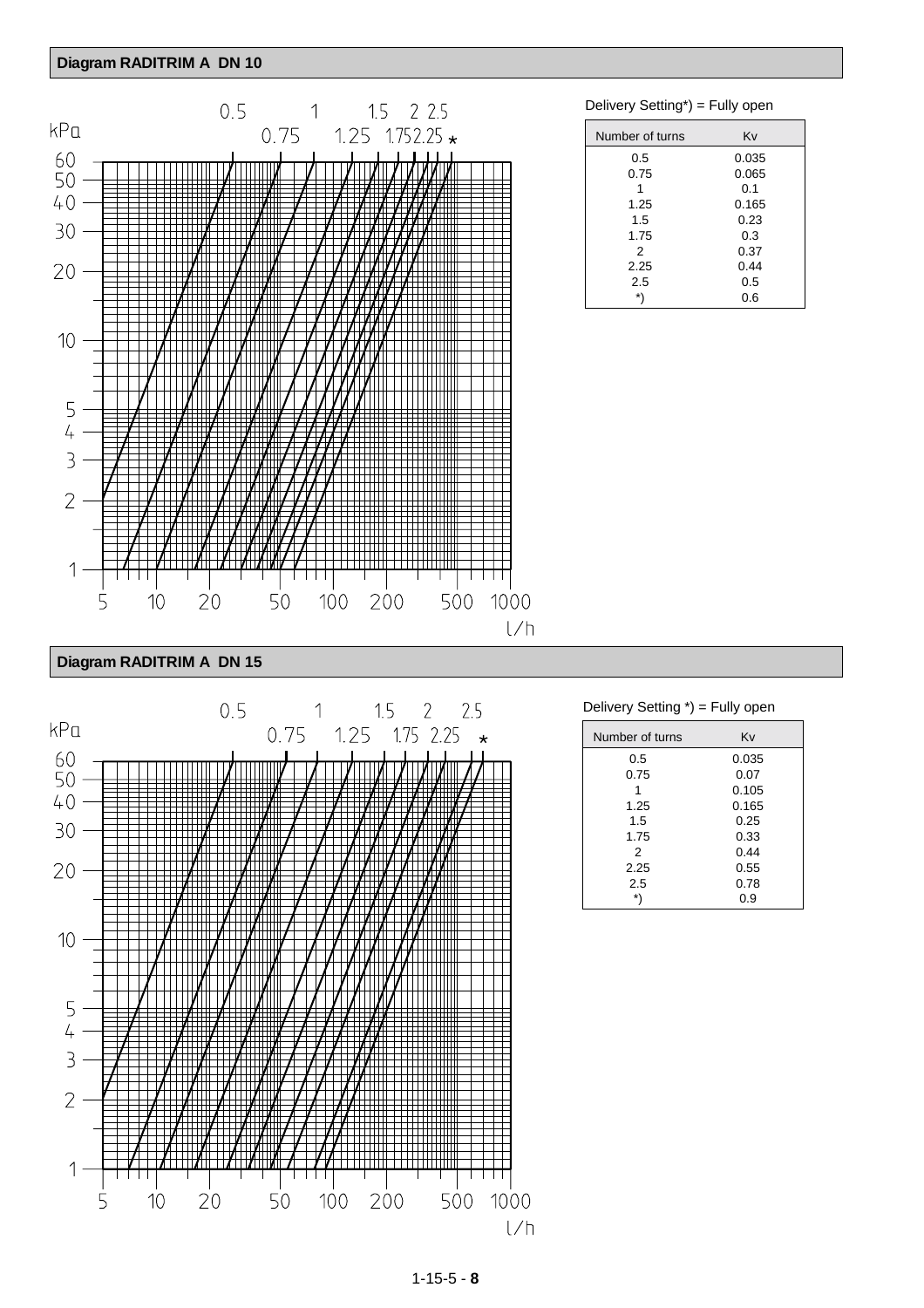# **Diagram TRIM K DN 20**

#### **Example:**

A thermostatic valve RVT K DN 20 is installed with therm actuator TSE 150. The flow rate is 700 l/h and pressure drop is 8 kPa. available pressure is 24 kPa and pressure drop in the radiator/cooler is 2 kPa. What should the initial setting of the TRIM K be? **Solution:**

 $\Delta p$  for the TRIM K is 24 - (2-8) kPa = 14 kPa. 700 l/h and ∆p = 14 kPa gives setting value = 3 turns from closed setting.



Delivery setting \*) = Fully open

| Number of turns | Kv    |
|-----------------|-------|
| 0.5             | 0,065 |
| 1               | 0,16  |
| 1.5             | 0,26  |
| 2               | 0,55  |
| 2.5             | 1,15  |
| 3               | 1,85  |
| 3.5             | 2,4   |
| 4               | 2,8   |
| 4.5             | 3,2   |
| 5.5             | 3,8   |
| *'              | 4,0   |

**Diagram TRIM K DN 25**



Delivery Setting \*) = Fully open

| Number of turns | Kv   |  |
|-----------------|------|--|
| 0.5             | 0,16 |  |
| 1               | 0,26 |  |
| 1.5             | 0,38 |  |
| $\overline{2}$  | 0,49 |  |
| 2.5             | 1,15 |  |
| 3               | 2,1  |  |
| 3.5             | 2,6  |  |
| 4               | 2,8  |  |
| 4.5             | 3,2  |  |
| 5               | 3,6  |  |
| 6               | 3,9  |  |
| 6.5             | 4,4  |  |
| 7               | 4,8  |  |
| 7.5             | 5,4  |  |
| *)              | 6,0  |  |